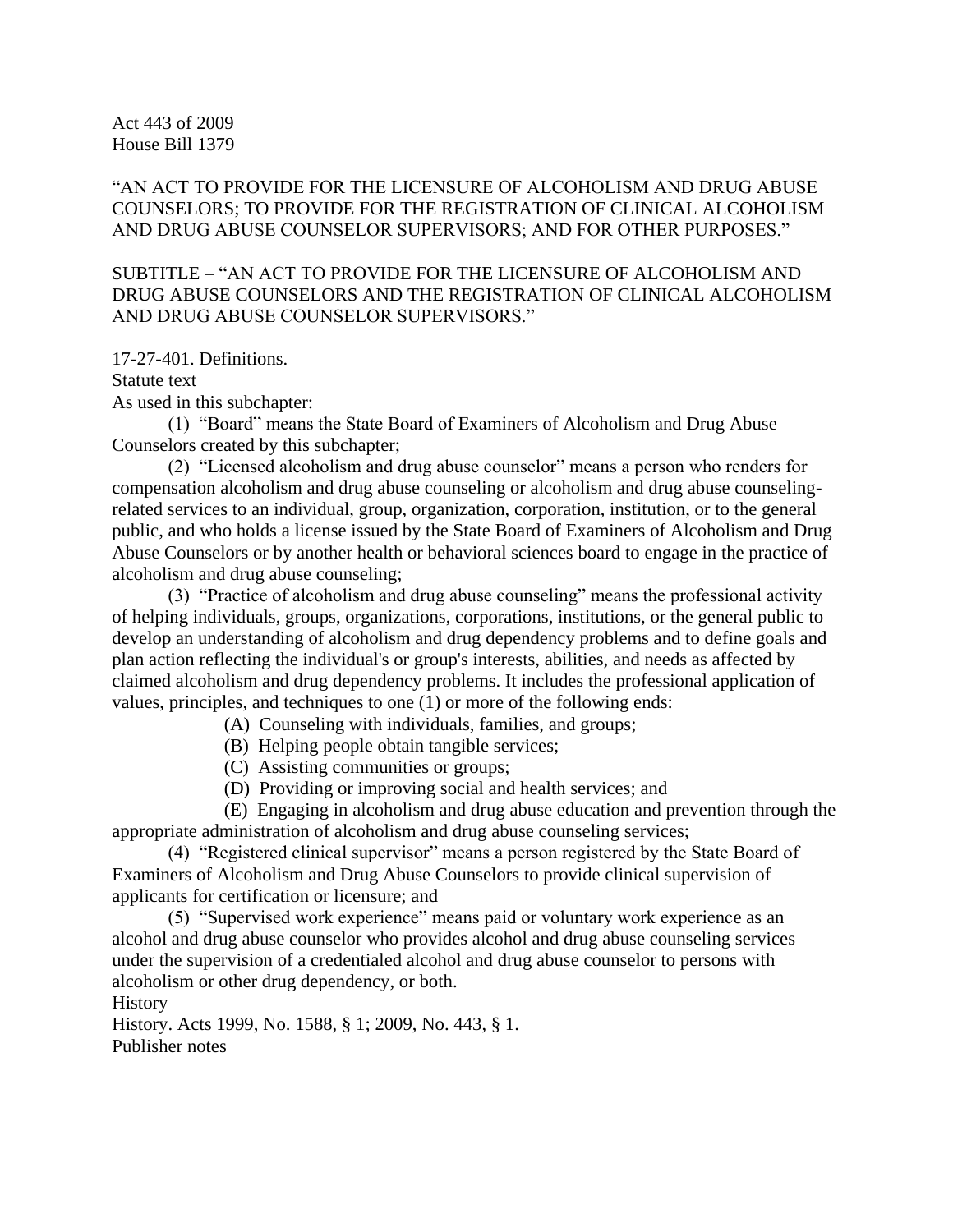Amendments. The 2009 amendment deleted (2), which defined "certified clinical supervisor," inserted (4), redesignated the remaining subdivisions accordingly, and made related changes. 17-27-402. Purpose.

Statute text

(a) It is the purpose and policy of the State of Arkansas to protect the public from being misled by incompetent and unauthorized persons and from unprofessional conduct on the part of qualified alcoholism and drug abuse counselors by providing regulatory authority over persons who hold themselves out to the public as licensed alcoholism and drug abuse counselors under this subchapter.

(b) The purpose of this subchapter is to allow the State Board of Examiners of Alcoholism and Drug Abuse Counselors to establish appropriate licensure and certification requirements and define the practice of alcoholism and drug abuse counseling and to promote high standards of professional performance for those engaged in the practice of alcoholism and drug abuse counseling by setting standards of qualification, training, and experience for those who seek to engage in the practice of alcoholism and drug abuse counseling under this subchapter. **History** 

History. Acts 1999, No. 1588, § 2.

17-27-403. Exemptions.

Statute text

(a) (1) Nothing contained in this subchapter shall be applicable to employees of the Department of Education or local boards of education who meet the certification as established or which may be established by the State Board of Education.

(2) Nothing in this subchapter shall be construed to limit or restrict the regulation of the title, setting of standards, qualifications, training, or experience of those who seek to engage in the practice of alcoholism and drug abuse counseling and who have been or will be certified by the board for the position for which they have been employed.

(b) Nothing contained in this subchapter shall require persons employed by the State of Arkansas, the director or administrative head of a social service agency or division of a city or county, or applicants for such employment to be licensed.

(c) Nothing contained in this subchapter shall be construed to limit the activities and services of a student or intern seeking to fulfill educational requirements in order to qualify for a license under this subchapter or acts of other recognized health or behavioral sciences professions.

(d) Nothing contained in this subchapter shall prohibit individuals not licensed under the provisions of this subchapter who work in self-help groups or programs or not-for-profit organizations from providing services in those groups, programs, or organizations or agencies.

(e) Nothing contained in this subchapter shall be construed to prevent qualified members of other recognized health or behavioral science professions from performing work within the standards and ethics of their respective professions.

(f) Nothing in this subchapter shall be construed to prevent persons licensed under other health or behavioral science boards from the practice of alcoholism and drug abuse counseling so long as those persons maintain current licensure in their respective fields.

(g) Nothing contained in this subchapter shall be construed to prevent members of the clergy or Christian Science practitioners from performing work within the standards and any code of ethics of their respective professions as long as they do not hold themselves out to the public as being licensed alcoholism and drug abuse counselors.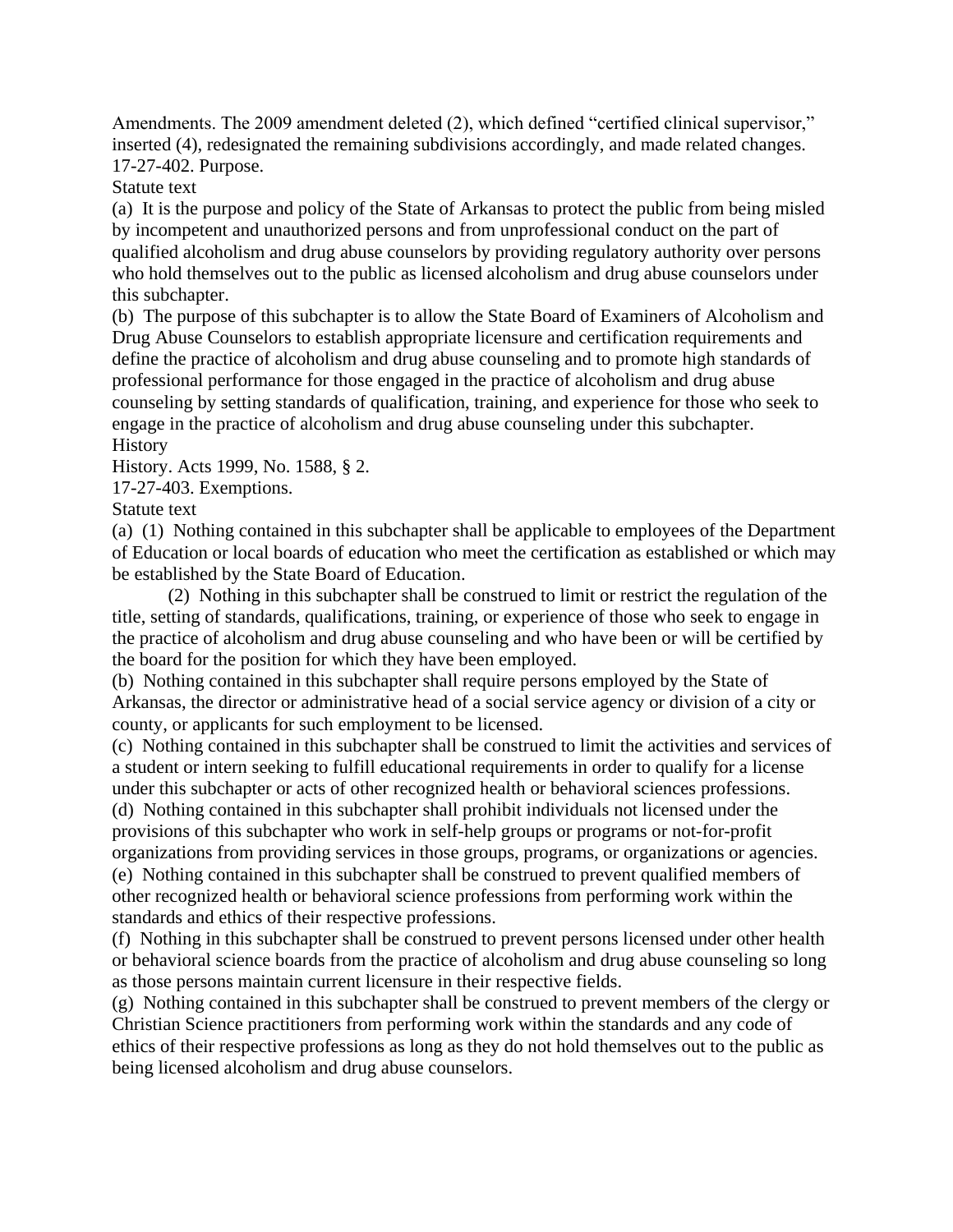(h) Nothing contained in this subchapter shall be construed to restrict the licensure of programs under §§ 20-64-901 — 20-64-909.

History

History. Acts 1999, No. 1588, § 3.

17-27-404. Establishment of licensure board.

Statute text

(a) (1) There is hereby created the State Board of Examiners of Alcoholism and Drug Abuse Counselors to be composed of thirteen (13) members who shall be appointed by the Governor.

(2) Two (2) of the initial members shall be alcoholism and drug abuse counselors certified by the Arkansas Substance Abuse Certification Board who are licensed under the provisions of this subchapter and who have rendered service, education, or research in alcoholism and drug abuse counseling for at least five (5) years. Their successors shall be alcoholism and drug abuse counselors licensed by the State Board of Examiners of Alcoholism and Drug Abuse Counselors who have rendered service, education, or research in alcoholism and drug abuse counseling for at least two (2) years.

(3) Four (4) of the initial members shall be alcoholism and drug abuse counselors certified by the Arkansas Substance Abuse Certification Board who are licensed under the provisions of this subchapter and who have rendered service, education, or research in alcoholism and drug abuse counseling for at least two (2) years. Their successors shall be alcoholism and drug abuse counselors licensed by the State Board of Examiners of Alcoholism and Drug Abuse Counselors who have rendered service, education, or research in alcoholism and drug abuse counseling for at least five (5) years.

(4) Four (4) of the initial members shall be alcoholism and drug abuse counselors certified by the Arkansas Substance Abuse Certification Board who are licensed under the provisions of this subchapter and who engage in the independent practice of alcoholism and drug abuse counseling. Their successors shall be alcoholism and drug abuse counselors licensed by the State Board of Examiners of Alcoholism and Drug Abuse Counselors who have rendered service, education, or research in alcoholism and drug abuse counseling for at least five (5) years.

(5) One (1) member shall be licensed by an Arkansas health or behavioral sciences board and hold a specialty in alcohol and drug abuse counseling or addiction and a current license from his or her licensing boards.

(6) One (1) member shall be a licensed professional counselor with a specialty in alcohol and drug abuse counseling or addiction.

(7) One (1) member shall be a citizen at large who is not associated with or financially interested in the practice or business regulated.

(b) The initial members of the State Board of Examiners of Alcoholism and Drug Abuse Counselors shall be appointed so that three (3) members serve a one-year term, three (3) members serve a two-year term, three (3) members serve a three-year term, and four (4) members serve a four-year term. Successor members shall serve four-year terms except that persons appointed to fill vacancies resulting in an unexpired term shall serve for the remainder of that unexpired term.

(c) Upon the recommendation of the State Board of Examiners of Alcoholism and Drug Abuse Counselors made after notice and hearing, the Governor may remove any member of the State Board of Examiners of Alcoholism and Drug Abuse Counselors for incompetence, neglect of duty, or malfeasance in office.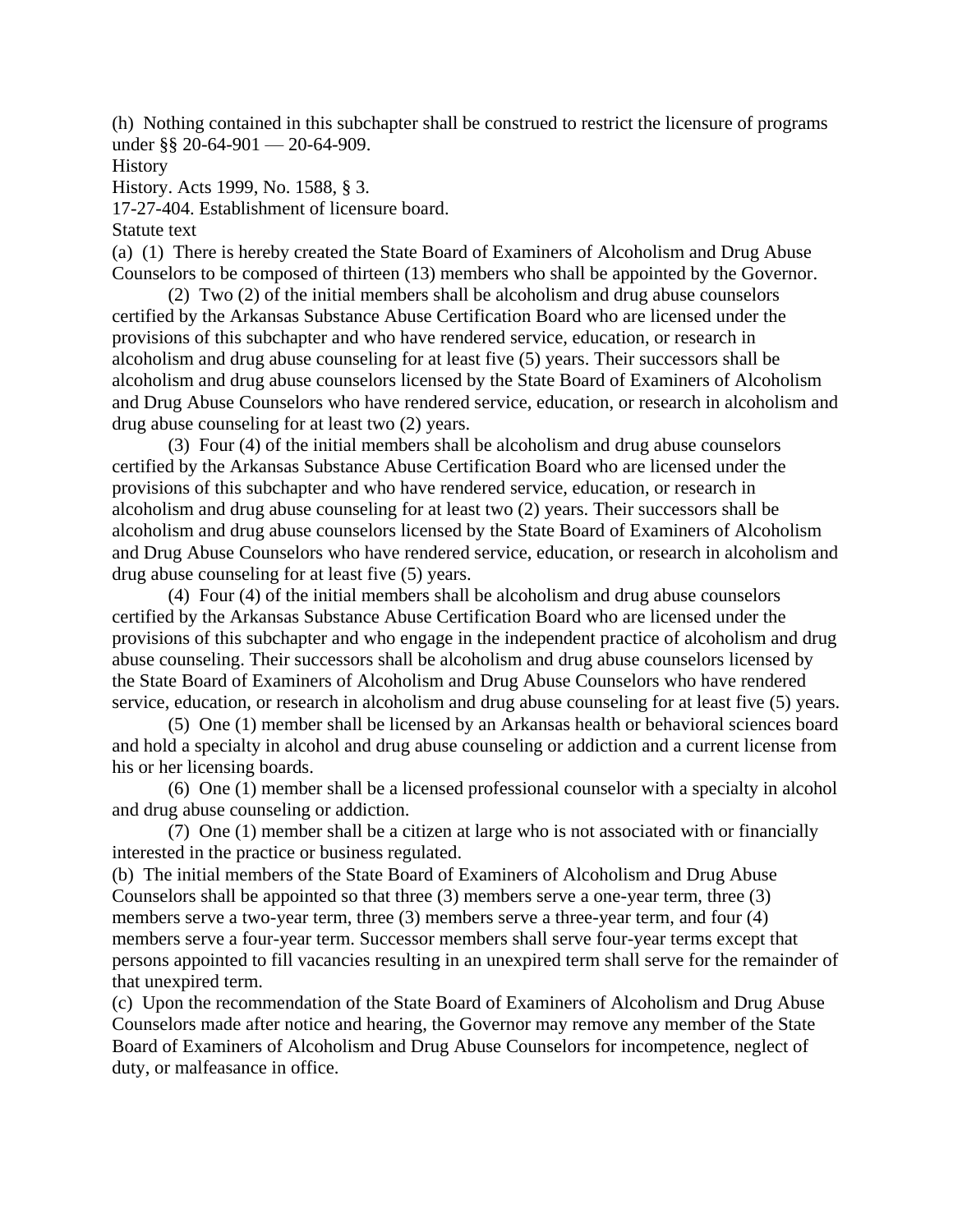(d) Any vacancy on the State Board of Examiners of Alcoholism and Drug Abuse Counselors shall be filled by the Governor.

(e) The Governor shall call the first board meeting and designate a member to preside at that meeting. The State Board of Examiners of Alcoholism and Drug Abuse Counselors shall elect annually from its membership a chair, a vice chair, and a secretary. The State Board of Examiners of Alcoholism and Drug Abuse Counselors shall meet as frequently as it deems necessary, at such times and places as the State Board of Examiners of Alcoholism and Drug Abuse Counselors designates. Additional meetings may be held upon the call of the chair or upon the written request of five (5) members of the State Board of Examiners of Alcoholism and Drug Abuse Counselors.

(f) Seven (7) members of the State Board of Examiners of Alcoholism and Drug Abuse Counselors shall constitute a quorum.

History

History. Acts 1999, No. 1588, § 4.

17-27-405. Compensation for board members.

Statute text

The members of the State Board of Examiners of Alcoholism and Drug Abuse Counselors may receive a stipend of sixty dollars (\$60.00) per day for each day of attendance at a board meeting plus expense reimbursement pursuant to § 25-16-901 et seq. The stipend and expense reimbursement shall not be made if available funds are insufficient for this purpose.

**History** 

History. Acts 1999, No. 1588, § 5; 2001, No. 1650, § 8. Publisher notes

Amendments. The 2001 amendment substituted "sixty dollars (\$60.00)" for "fifty dollars  $($50.00)."$ 

17-27-406. Powers and duties of board.

Statute text

(a) The State Board of Examiners of Alcoholism and Drug Abuse Counselors shall administer and enforce the provisions of this subchapter and shall adopt rules and regulations consistent with its provisions, including a code of ethical practice.

(b) The board shall review and act upon applications for licensure and certification at least four

(4) times a year and shall regulate the renewal of licenses or certifications.

(c) The board may conduct hearings on charges calling for the denial, revocation, or suspension of a license or certification, shall adopt rules for the conduct of the hearings, and shall cause the prosecution of all persons who violate any provisions of this subchapter or any rule or regulation promulgated pursuant to its provisions.

(d) The board may sue and be sued in its own name.

(e) The board may employ any persons it deems necessary to carry on the work of the board and shall define their duties and fix their compensation within the limits prescribed by law.

(f) The board shall maintain a register of all individuals licensed or certified under the provisions of this subchapter. The register shall be a public record.

(g) The board shall keep a complete record of all of its proceedings.

(h) The board shall set by regulation a fee schedule for examination. The fees shall be set at a level sufficient to cover the cost of preparations, administration, and grading of the examination. History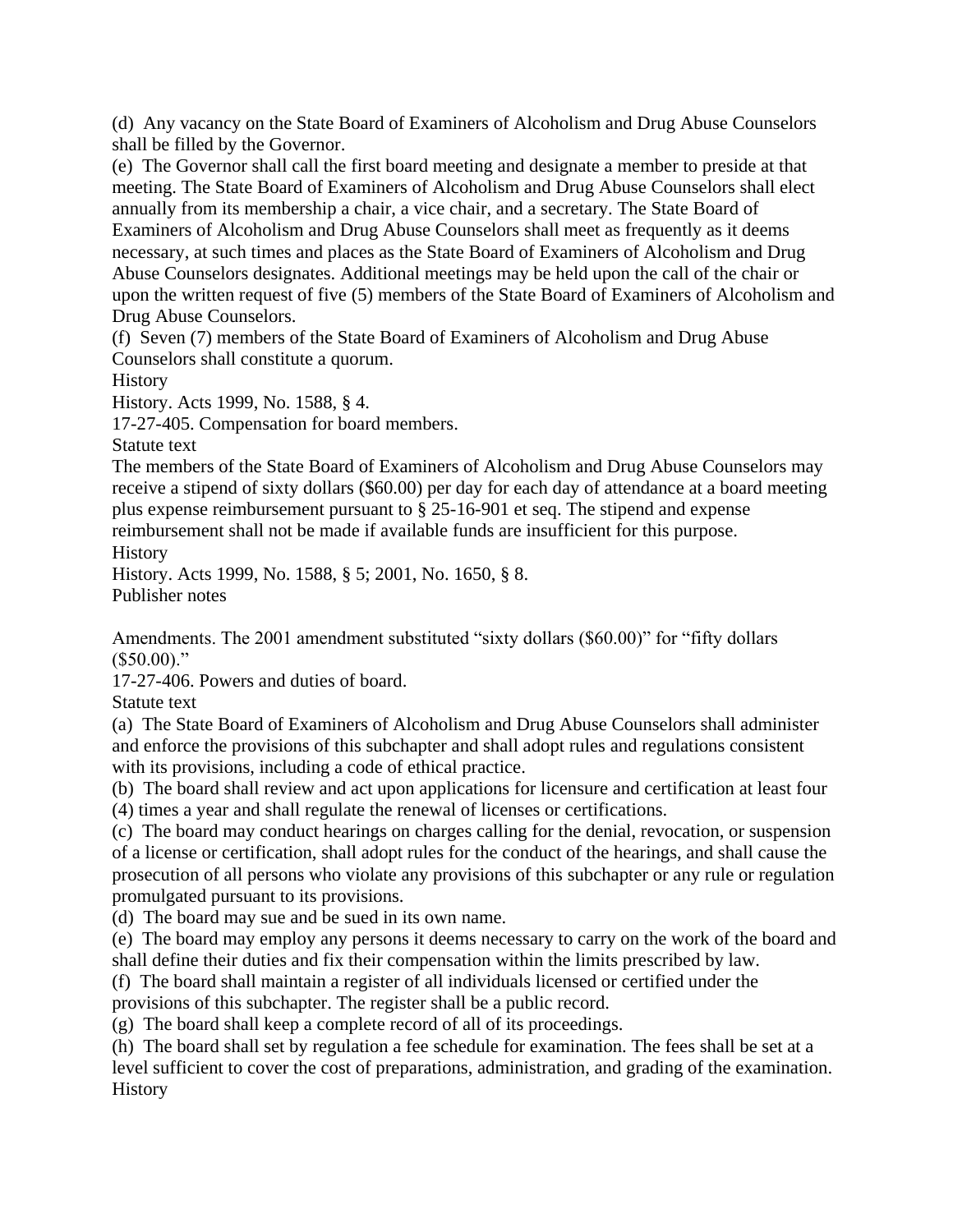History. Acts 1999, No. 1588, § 6.

17-27-407. Board to enjoin violations.

Statute text

When it appears to the State Board of Examiners of Alcoholism and Drug Abuse Counselors that a person is violating any provisions of this subchapter, the board or any member thereof shall not be required to furnish bond for any cost or filing fees in connection with the proceeding. **History** 

History. Acts 1999, No. 1588, § 7.

17-27-408. Licensed alcoholism and drug abuse counselor — License requirements. Statute text

(a) The State Board of Examiners of Alcoholism and Drug Abuse Counselors shall issue the license as a licensed alcoholism and drug abuse counselor to an applicant who meets the following requirements:

(1) Is at least twenty-one (21) years of age;

(2) (A) Has successfully completed a minimum of three (3) years or six thousand (6,000) hours of supervised experience.

(B) Supervised experience shall be approved and documented by a registered clinical supervisor in good standing with the board;

(3) (A) Has successfully completed a minimum of two hundred seventy (270) clock hours of approved education.

(B) Approved education shall be directly related to alcoholism or drug abuse counseling subjects, theory, practice, or research;

(4) Has submitted an application on a form provided by the board;

(5) Has certified under penalty of perjury as evidenced by a notarized signature on the application for licensure that all education and experience requirements have been met;

(6) Has submitted three (3) letters of reference;

(7) Has paid to the board an examination fee fixed by the board;

(8) Has passed a national qualifying written examination prescribed by the board,

sufficient to ensure professional competence in keeping with the highest standards of the alcoholism and drug abuse counseling profession;

(9) Has signed a written agreement to abide by the code of ethics adopted by the board; and

(10) Holds a master's degree in the health or behavioral sciences field or other appropriate field from an accredited college or university.

(b) The license shall be displayed in the licensee's principal place of practice and shall entitle the licensee to hold himself or herself forth to the public as providing services as authorized by this subchapter.

History

History. Acts 1999, No. 1588, § 8; 2009, No. 443, § 2. Publisher notes

Amendments. The 2009 amendment, in (a), subdivided (a)(2) and (a)(3), substituted "registered" for "certified" in  $(a)(2)(B)$ , deleted "and oral examination" following "written examination" in (a)(5), and made minor stylistic changes.

17-27-409. Licensed associate alcoholism and drug abuse counselor — License requirements. Statute text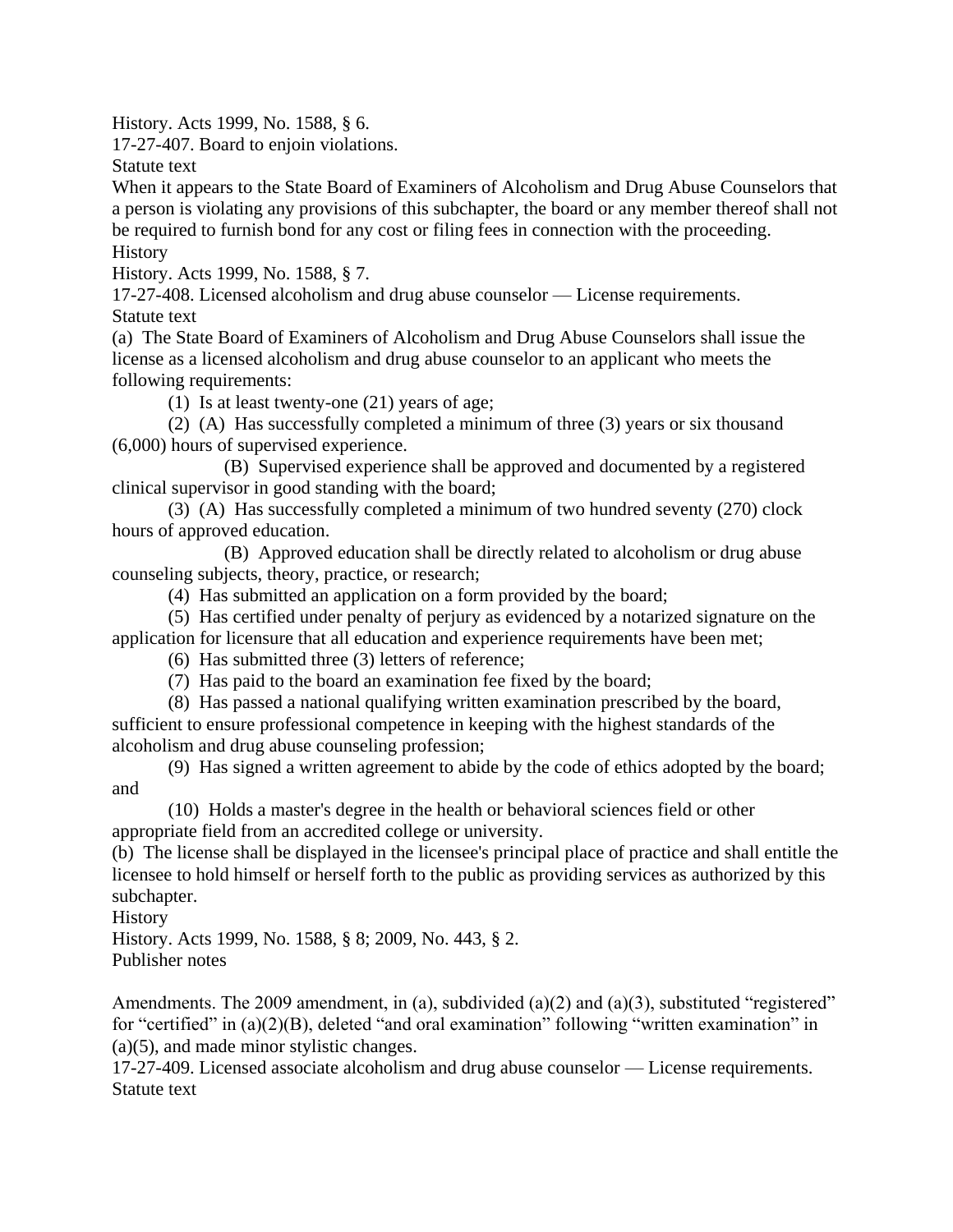(a) The State Board of Examiners of Alcoholism and Drug Abuse Counselors shall issue a license as a licensed associate alcoholism and drug abuse counselor to an applicant who meets the following requirements:

(1) Is at least twenty-one (21) years of age;

(2) (A) Has successfully completed a minimum of three (3) years or six thousand (6,000) hours of supervised experience.

(B) Supervised experience shall be approved and documented by a registered clinical supervisor in good standing with the board;

(3) (A) Has successfully completed a minimum of two hundred seventy (270) clock hours of approved education.

(B) Approved education shall be directly related to alcoholism or drug abuse counseling subjects, theory, practice, or research;

(4) Has submitted an application on a form provided by the board;

(5) Has certified under penalty of perjury as evidenced by a notarized signature on the application for licensure that all education and experience requirements have been met;

(6) Has submitted three (3) letters of reference;

(7) Has paid to the board an examination fee fixed by the board;

(8) Has passed a national qualifying written examination prescribed by the board, sufficient to ensure professional competence in keeping with the highest standards of the alcoholism and drug abuse counseling profession;

(9) Has signed a written agreement to abide by the code of ethics adopted by the board;

(10) Holds a baccalaureate degree in the health or behavioral sciences field or other appropriate field from an accredited college or university; and

(11) (A) Has successfully completed a minimum of three (3) years or six thousand (6,000) hours of supervised direct counseling experience in the alcoholism or drug abuse counseling field, either paid or voluntary.

(B) Supervised experience shall be approved and documented by a registered clinical supervisor in good standing with the board.

(b) The certification shall be displayed in the associate's principal place of practice and shall entitle the individual to hold himself or herself forth to the public as providing services as authorized by this subchapter.

(c) Associates licensed by the board may engage in the practice of alcoholism and drug abuse counseling after successfully completing a schedule of supervision prescribed by the board and performed under the direct supervision of a registered clinical supervisor in good standing with the board.

**History** 

History. Acts 1999, No. 1588, § 9; 2009, No. 443, § 2. Publisher notes

Amendments. The 2009 amendment, in (a), substituted "a license as a licensed associate alcoholism and drug abuse counselor" for "the certification as a certified alcoholism and drug abuse associate" in the introductory language, subdivided (a) $(2)$  and substituted "registered" for "certified" in  $(a)(2)(B)$ , deleted "and oral examination" following "written examination" in  $(a)(8)$ , deleted  $(a)(11)$ ,  $(a)(13)$ , and  $(a)(14)$  and redesignated the remaining subdivisions accordingly, and rewrote (a)(11); rewrote (c); and made related and minor stylistic changes. 17-27-410. Certified alcoholism and drug abuse technician — Certification requirements.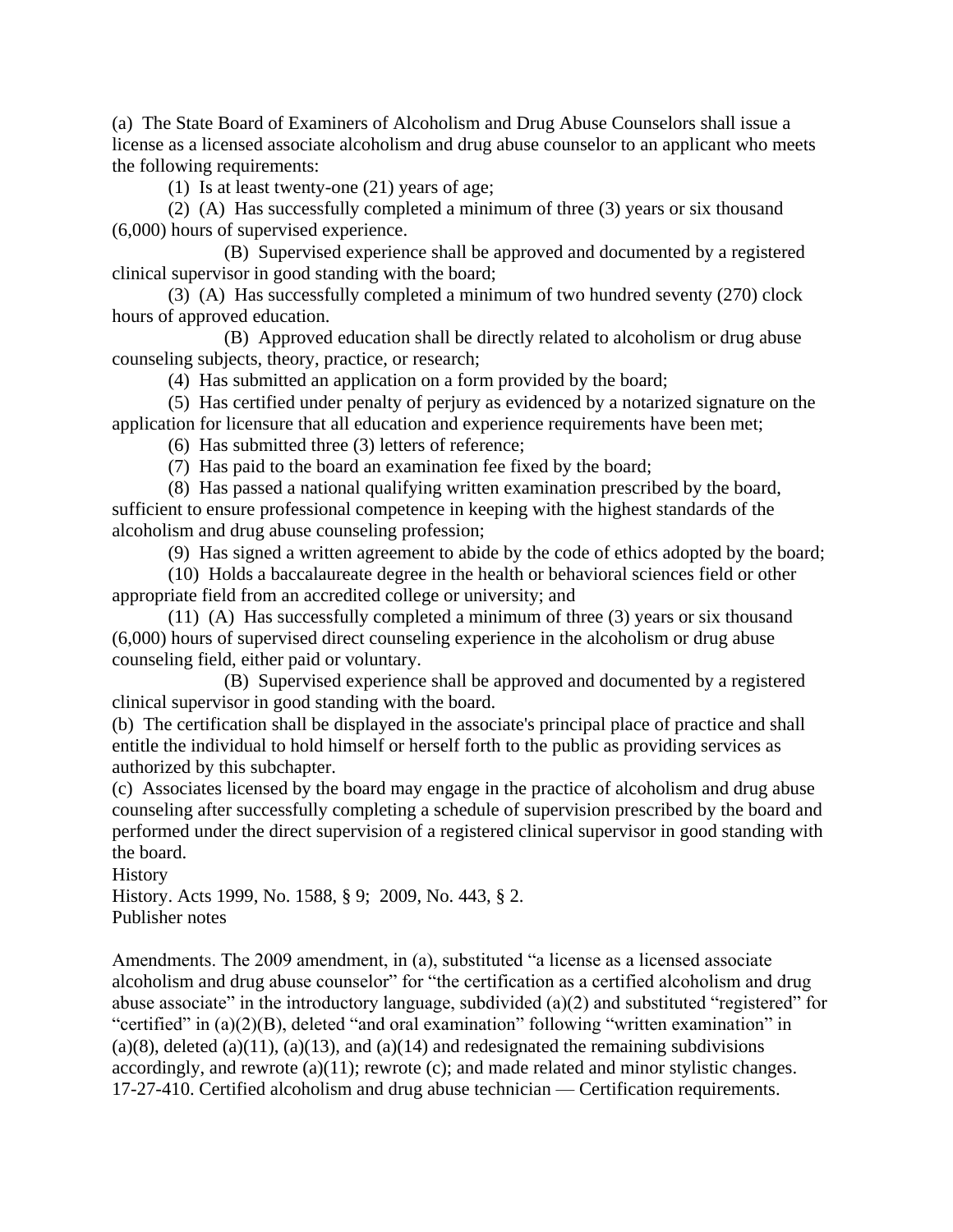Statute text

(a) The State Board of Examiners of Alcoholism and Drug Abuse Counselors shall issue the certification as a certified alcoholism and drug abuse technician to an applicant who meets the following requirements:

(1) Is at least twenty-one (21) years of age;

(2) (A) Has successfully completed a minimum of three (3) years or six thousand (6,000) hours of supervised experience.

(B) Supervised experience shall be approved and documented by a registered clinical supervisor in good standing with the board;

(3) (A) Has successfully completed a minimum of two hundred seventy (270) clock hours of approved education.

(B) Approved education shall be directly related to alcoholism or drug abuse counseling subjects, theory, practice, or research;

(4) Has submitted an application on a form provided by the board;

(5) Has certified under penalty of perjury as evidenced by a notarized signature on the application for licensure that all education and experience requirements have been met;

(6) Has submitted three (3) letters of reference;

(7) Has paid to the board an examination fee fixed by the board;

(8) Has passed a national qualifying written examination prescribed by the board, sufficient to ensure professional competence in keeping with the highest standards of the alcoholism and drug abuse counseling profession;

(9) Has signed a written agreement to abide by the code of ethics adopted by the board; and

(10) Holds a high school diploma or equivalent.

(b) The certification shall be displayed in the technician's principal place of practice and shall entitle the individual to hold himself or herself forth to the public as providing services as authorized by this subchapter.

(c) Technicians certified by the board may engage in the practice of alcoholism and drug abuse counseling only while under the direct supervision of a licensed alcoholism and drug abuse counselor who is registered as a registered clinical supervisor by the board.

(d) A technician shall not receive a license as a licensed alcoholism and drug abuse counselor or a license as an associate alcoholism and drug abuse counselor unless the provisions of §§ 17-27- 408 and 17-27-409 have been met.

History

History. Acts 1999, No. 1588, § 10; 2009, No. 443, § 2. Publisher notes

Amendments. The 2009 amendment, in (a), subdivided (a)(2) and (a)(3), substituted "registered" for "certified" in  $(a)(2)(B)$ , and deleted "and oral examination" following "written examination" in (a)(8); substituted "technician's" for "associate's" in (b); substituted "who is registered as a registered clinical supervisor by the board" for "or other health professional licensed under other behavioral or health boards and practicing alcohol and drug abuse counseling" in  $(c)$ ; substituted "license as an associate alcoholism and drug abuse counselor" for "certificate as a certified alcohol and drug abuse associate" in  $(d)$ ; and made minor stylistic changes.

17-27-411. Registered clinical supervisors.

Statute text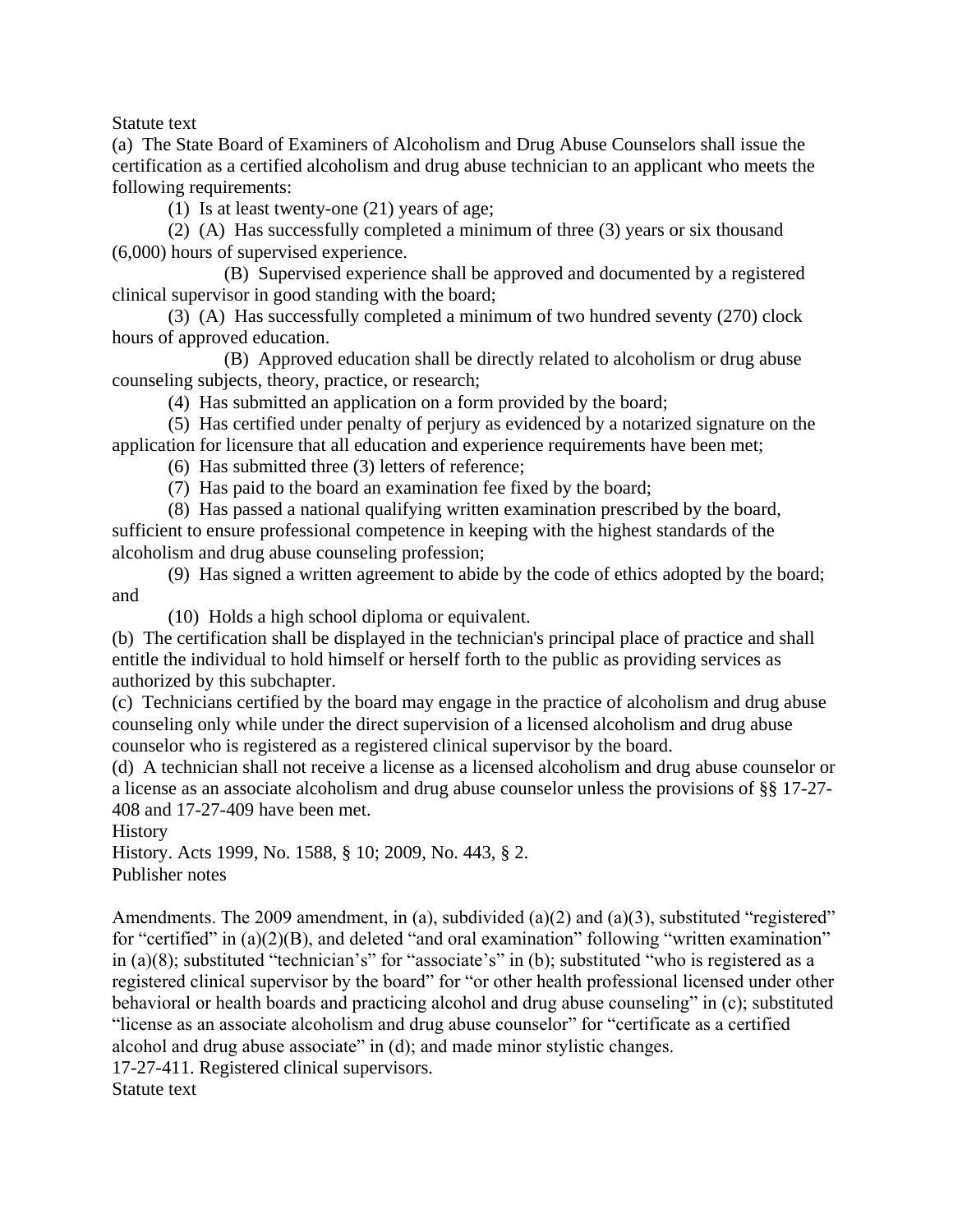The State Board of Examiners of Alcoholism and Drug Abuse Counselors may register persons who meet the qualifications and standards established by the board for registered clinical supervisors.

**History** 

History. Acts 1999, No. 1588, § 11; 2009, No. 443, § 2. Publisher notes

Amendments. The 2009 amendment substituted "register" for "issue certificates to" and "registered" for "certified." 17-27-412. [Repealed.] Publisher notes

Publisher's Notes. This section, concerning grandfather clause, was repealed by Acts 2009, No. 443, § 3. The section was derived from Acts 1999, No. 1588, § 12; 2001, No. 1708, § 1.

17-27-413. License and certificate renewal — Fee — Waiver.

Statute text

(a) Each licensed alcoholism and drug abuse counselor, licensed associate alcoholism and drug abuse counselor, and certified alcoholism and drug abuse technician shall:

(1) Renew his or her license or certificate every two (2) years; and

(2) Pay the State Board of Examiners of Alcoholism and Drug Abuse Counselors a renewal fee fixed by the board.

(b) (1) Renewal fees shall be waived for any licensee or person certified actually serving in the armed forces of the United States.

(2) A waiver under subdivision  $(b)(1)$  of this section shall be effective for six (6) months following honorable discharge, separation, or release from the armed forces, after which period a license or certificate shall be considered lapsed.

(c) The board, at its discretion, may require continuing education as a condition of license or certificate renewal.

**History** 

History. Acts 1999, No. 1588, § 13; 2009, No. 443, § 4. Publisher notes

Amendments. The 2009 amendment subdivided (a) and substituted "licensed associate" for "certified" and "counselor" for "associate" in the introductory language; subdivided (b) and inserted "under subdivision (b)(1) of this section" in (b)(2); and made related and minor stylistic changes.

17-27-414. Grievance procedure — Denial, revocation, or suspension of license or certificate — Appeals.

Statute text

(a) The State Board of Examiners of Alcoholism and Drug Abuse Counselors may hear the grievances of any person whose application for a license, registration, or certificate has been denied.

(b) The board may deny, revoke, or suspend any license, registration, or certificate upon proof that the person has willfully or repeatedly violated any of the provisions of this subchapter or any rule or regulation promulgated by the board or upon proof that a person has practiced outside the scope of practice for which he or she is licensed or certified under this subchapter.